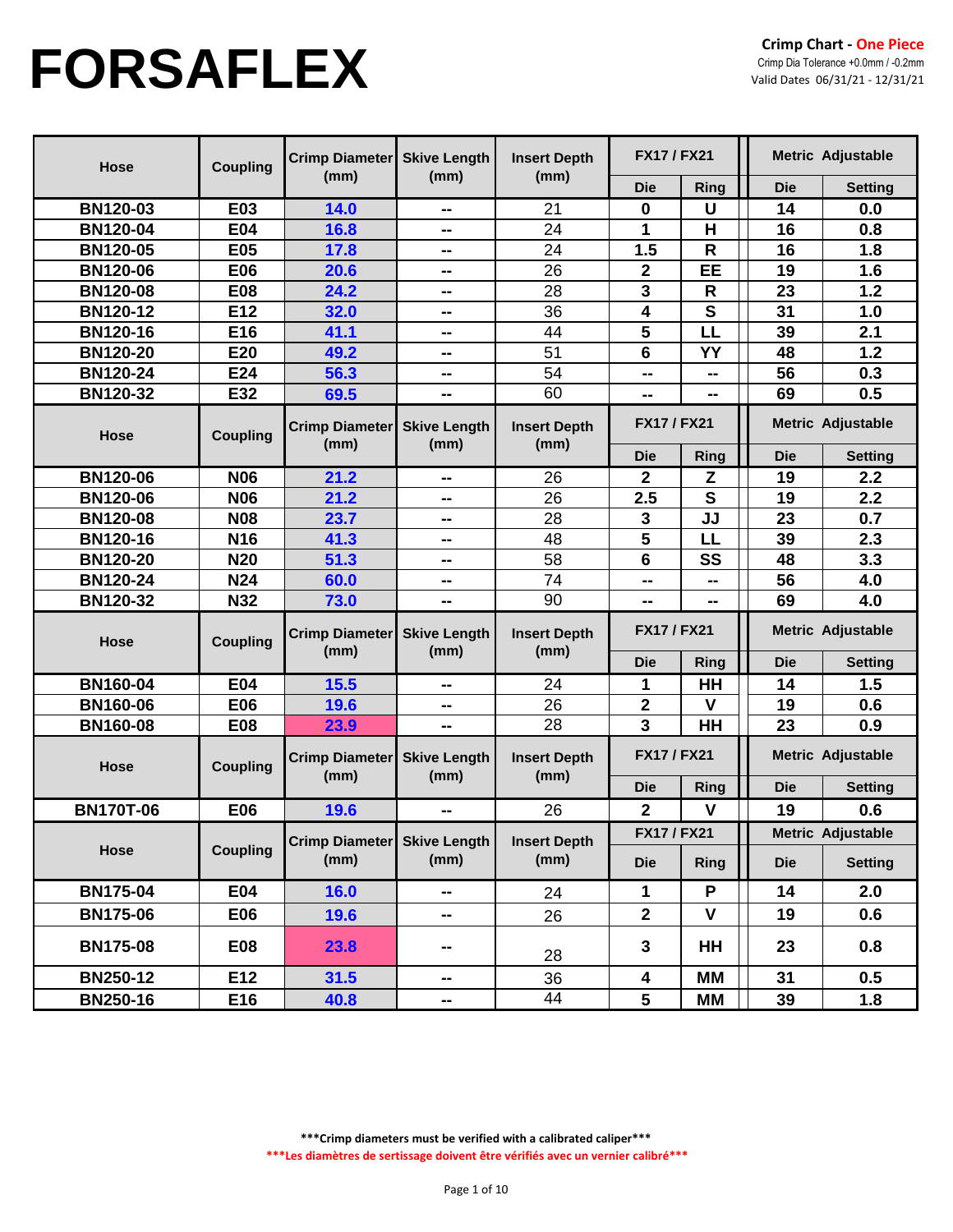|                 |                 |                                     |                             |                             | <b>FX17 / FX21</b>               |              | <b>Metric Adjustable</b> |                                            |
|-----------------|-----------------|-------------------------------------|-----------------------------|-----------------------------|----------------------------------|--------------|--------------------------|--------------------------------------------|
| Hose            | <b>Coupling</b> | Crimp Diameter<br>(mm)              | <b>Skive Length</b><br>(mm) | <b>Insert Depth</b><br>(mm) | <b>Die</b>                       | <b>Ring</b>  | <b>Die</b>               | <b>Setting</b>                             |
| <b>BN175-08</b> | <b>N08</b>      |                                     | ⊷                           | 28                          |                                  |              |                          |                                            |
| <b>BN250-12</b> | <b>N12</b>      | 33.0                                | $\sim$ $\sim$               | 43                          | 4.5                              | SS           | 31                       | 2.0                                        |
| <b>BN250-16</b> | N <sub>16</sub> | 39.0                                | --                          | 48                          | 5.0                              | SS           | 39                       | 0.0                                        |
| Hose            | <b>Coupling</b> | Crimp Diameter Skive Length<br>(mm) | (mm)                        | <b>Insert Depth</b><br>(mm) | <b>FX17 / FX21</b><br><b>Die</b> | <b>Ring</b>  | <b>Die</b>               | <b>Metric Adjustable</b><br><b>Setting</b> |
| <b>BN200-04</b> | E04             | 17.8                                | --                          | 24                          | 1.5                              | R            | 16                       | 1.8                                        |
| <b>BN200-06</b> | E06             | 22.0                                | --                          | 26                          | $\mathbf 2$                      | $\mathbf C$  | 19                       | 3.0                                        |
| <b>BN200-06</b> | <b>E06</b>      | 22.0                                | --                          | 26                          | 2.5                              | $\mathsf{R}$ | 19                       | 3.0                                        |
| <b>BN200-08</b> | <b>E08</b>      | 25.5                                | ⊷                           | 28                          | 3                                | $\mathbf c$  | 23                       | 2.5                                        |
| <b>BN200-10</b> | E <sub>10</sub> | 28.2                                | ⊷                           | 31                          | 3.5                              | <b>KK</b>    | 27                       | 1.2                                        |
| <b>BN200-12</b> | E12             | 32.4                                | --                          | 36                          | 4                                | KK           | 31                       | 1.4                                        |
| <b>BN200-16</b> | E16             | 41.7                                | --                          | 44                          | 5                                | $\mathbf v$  | 39                       | 2.7                                        |
|                 |                 |                                     |                             |                             | <b>FX17 / FX21</b>               |              | Metric Adjustable        |                                            |
| Hose            | <b>Coupling</b> | <b>Crimp Diameter</b><br>(mm)       | <b>Skive Length</b><br>(mm) | <b>Insert Depth</b><br>(mm) | <b>Die</b>                       | <b>Ring</b>  | <b>Die</b>               | <b>Setting</b>                             |
| <b>BN220-04</b> | <b>E04</b>      | 17.0                                | --                          | 24                          | 1                                | H            | 16                       | 1.0                                        |
| <b>BN220-04</b> | E04             | 17.0                                | $\sim$ $\sim$               | 24                          | 1.5                              | $\mathbf s$  | 16                       | 1.0                                        |
| <b>BN220-05</b> | <b>E05</b>      | 19.3                                | --                          | 24                          | 1.5                              | H            | 19                       | 0.3                                        |
| <b>BN220-06</b> | <b>E06</b>      | 21.5                                | $\sim$ $\sim$               | 26                          | $\mathbf 2$                      | U            | 19                       | 2.5                                        |
| <b>BN220-06</b> | <b>E06</b>      | 21.5                                | $\sim$ $\sim$               | 26                          | 2.5                              | KK           | 19                       | 2.5                                        |
| <b>BN220-08</b> | <b>E08</b>      | 24.7                                | --                          | 28                          | 3                                | P            | 23                       | $1.7$                                      |
| <b>BN220-10</b> | E10             | 27.6                                | $\sim$ $\sim$               | 31                          | 3.5                              | LL           | 27                       | 0.6                                        |
| <b>BN220-12</b> | E12             | 32.0                                | н.                          | 36                          | 4                                | UU           | 31                       | 1.0                                        |
| <b>BN220-16</b> | E16             | 41.2                                | --                          | 44                          | 5                                | LL           | 39                       | 2.2                                        |
| <b>BN220-20</b> | E20             | 51.8                                | ⊷                           | 51                          | 6                                | <b>RR</b>    | 48                       | 3.8                                        |
| <b>BN220-24</b> | E24             | 58.2                                | --                          | 54                          | $\overline{7}$                   | <b>WW</b>    | 56                       | 2.2                                        |
| <b>BN220-32</b> | E32             | 71.5                                | --                          | 60                          | $\sim$                           | н.           | 69                       | 2.5                                        |
|                 |                 |                                     |                             |                             | <b>FX17 / FX21</b>               |              |                          | Metric Adjustable                          |
| <b>Hose</b>     | <b>Coupling</b> | Crimp Diameter Skive Length<br>(mm) | (mm)                        | <b>Insert Depth</b><br>(mm) | <b>Die</b>                       | Ring         | <b>Die</b>               | <b>Setting</b>                             |
| <b>BN220-08</b> | <b>N08</b>      | 24.9                                | ⊷                           | 28                          | $\mathbf{3}$                     | Q            | 23                       | 1.9                                        |
| <b>BN220-10</b> | <b>N10</b>      | 30.2                                | н.                          | 31                          | -−                               | -−           | 27                       | 3.2                                        |
| <b>BN220-12</b> | <b>N12</b>      | 33.1                                | н.                          | 43                          | 4.5                              | <b>SS</b>    | 31                       | 2.1                                        |
| <b>BN220-16</b> | N <sub>16</sub> | 39.9                                | --                          | 48                          | 5                                | QQ           | 39                       | 0.9                                        |
| <b>BN220-20</b> | <b>N20</b>      | 51.9                                | --                          | 58                          | $6\phantom{1}6$                  | <b>RR</b>    | 48                       | 3.9                                        |
| <b>BN220-24</b> | <b>N24</b>      | 61.5                                | --                          | 74                          | --                               | ⊷            | 56                       | 5.5                                        |
| <b>BN220-32</b> | <b>N32</b>      | 74.6                                | ж.                          | 90                          | 8                                | <b>PP</b>    | 69                       | 5.6                                        |

**\*\*\*Crimp diameters must be verified with a calibrated caliper\*\*\***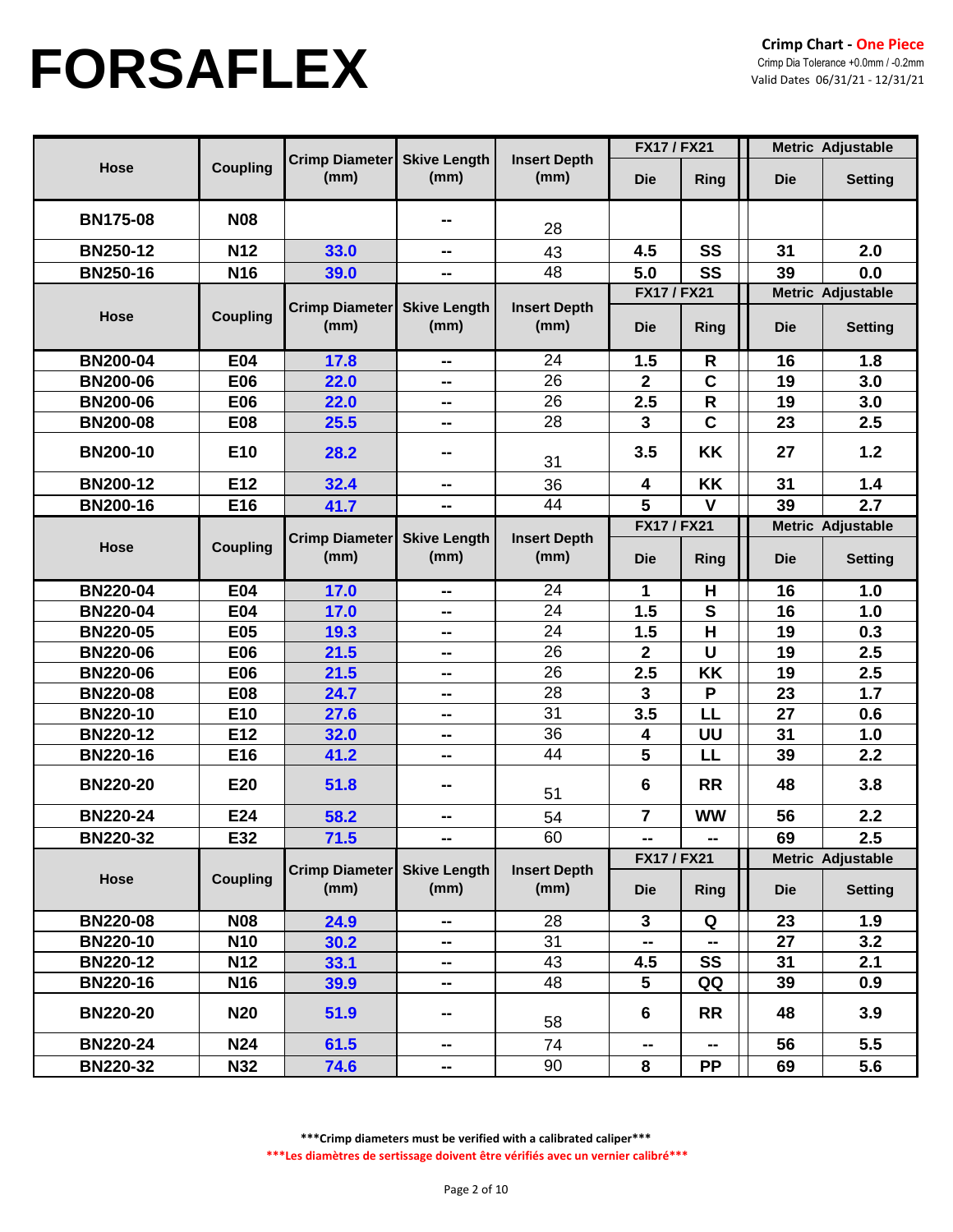|                  |                 |                               |                             |                             | <b>FX17 / FX21</b>               |                         |            | <b>Metric Adjustable</b>            |
|------------------|-----------------|-------------------------------|-----------------------------|-----------------------------|----------------------------------|-------------------------|------------|-------------------------------------|
| <b>Hose</b>      | <b>Coupling</b> | <b>Crimp Diameter</b><br>(mm) | <b>Skive Length</b><br>(mm) | <b>Insert Depth</b><br>(mm) | <b>Die</b>                       | <b>Ring</b>             | <b>Die</b> | <b>Setting</b>                      |
| <b>BN250-04</b>  | <b>E04</b>      | 17.0                          | --                          | 24                          | $\mathbf 1$                      | H                       | 16         | 1.0                                 |
| <b>BN250-04</b>  | <b>E04</b>      | 17.0                          | --                          | 24                          | 1.5                              | $\mathbf{s}$            | 16         | 1.0                                 |
| <b>BN250-06</b>  | <b>E06</b>      | 20.6                          | --                          | 26                          | $\overline{2}$                   | <b>EE</b>               | 19         | 1.6                                 |
| <b>BN250-08</b>  | <b>E08</b>      | 24.6                          | --                          | 28                          | 3                                | P                       | 23         | 1.6                                 |
| <b>BN250-10</b>  | E <sub>10</sub> | 27.3                          | --                          | 31                          | 3.5                              | <b>MM</b>               | 27         | 0.3                                 |
| <b>BN250-12</b>  | E12             | 31.5                          | --                          | 36                          | $\overline{\mathbf{4}}$          | <b>MM</b>               | 31         | 0.5                                 |
| <b>BN250-16</b>  | E16             | 40.8                          | --                          | 44                          | 5                                | <b>MM</b>               | 39         | 1.8                                 |
|                  |                 |                               |                             |                             | <b>FX17 / FX21</b>               |                         |            | Metric Adjustable                   |
| <b>Hose</b>      | <b>Coupling</b> | <b>Crimp Diameter</b><br>(mm) | <b>Skive Length</b><br>(mm) | <b>Insert Depth</b><br>(mm) | <b>Die</b>                       | Ring                    | <b>Die</b> | <b>Setting</b>                      |
| <b>BN250-08</b>  | <b>N08</b>      | 23.9                          | --                          | 28                          | $\mathbf{3}$                     | HH                      | 23         | 0.9                                 |
| <b>BN250-10</b>  | <b>N10</b>      | 29.5                          | --                          | 31                          |                                  | --                      | 27         | 2.5                                 |
| <b>BN250-12</b>  | <b>N12</b>      | 33.0                          | --                          | 43                          | 4.5                              | SS                      | 31         | 2.0                                 |
| <b>BN250-16</b>  | N <sub>16</sub> | 39.0                          | $\sim$                      | 48                          | 5                                | SS                      | 39         | 0.0                                 |
|                  |                 |                               |                             |                             | <b>FX17 / FX21</b>               |                         |            | Metric Adjustable                   |
| <b>Hose</b>      | <b>Coupling</b> | <b>Crimp Diameter</b><br>(mm) | <b>Skive Length</b><br>(mm) | <b>Insert Depth</b><br>(mm) | <b>Die</b>                       | Ring                    | <b>Die</b> | <b>Setting</b>                      |
| <b>BN270T-06</b> | <b>E06</b>      | 20.6                          | $\mathbf{u}$                | 26                          | $\boldsymbol{2}$                 | <b>EE</b>               | 19         | 1.6                                 |
| <b>BN270T-08</b> | <b>E08</b>      | 24.6                          | --                          | $\overline{28}$             | $\overline{3}$                   | P                       | 23         | 1.6                                 |
| <b>Hose</b>      | <b>Coupling</b> | <b>Crimp Diameter</b><br>(mm) | <b>Skive Length</b><br>(mm) | <b>Insert Depth</b><br>(mm) | <b>FX17 / FX21</b><br><b>Die</b> | Ring                    | <b>Die</b> | Metric Adjustable<br><b>Setting</b> |
|                  |                 |                               |                             |                             |                                  |                         |            |                                     |
| <b>BN300-04</b>  | <b>E04</b>      | 16.2                          | --                          | 24                          | $\mathbf 1$                      | $\overline{\mathsf{P}}$ | 16         | 0.2                                 |
| <b>BN300-06</b>  | <b>E06</b>      | 20.6                          | --                          | 26                          | $\overline{\mathbf{2}}$          | EE                      | 19         | 1.6                                 |
| <b>BN300-08</b>  | <b>E08</b>      | 24.2                          | --                          | 28                          | 3                                | GG                      | 23         | 1.2                                 |
| <b>BN300-10</b>  | E10             | 27.7                          | --                          | 31                          | 3.5                              | UU                      | 27         | 0.7                                 |
| <b>BN300-12</b>  | E12             | 32.4                          | --                          | 36                          | $\overline{\mathbf{4}}$          | $\mathbf v$             | 31         | 1.4                                 |
| <b>BN300-16</b>  | E16             | 40.2                          | --                          | 44                          | 5                                | <b>PP</b>               | 39         | 1.2                                 |
| <b>BN300-20</b>  | E20             | 48.0                          | --                          | 51                          | --                               | --                      | 48         | 0.0                                 |
| <b>BN300-24</b>  | E24             | 55.0                          | --                          | 54                          | --                               | --                      | 51         | 4.0                                 |
| <b>BN300-32</b>  | E32             | 68.0                          | --                          | 60                          | --                               | --                      | 63         | 5.0                                 |

**\*\*\*Crimp diameters must be verified with a calibrated caliper\*\*\***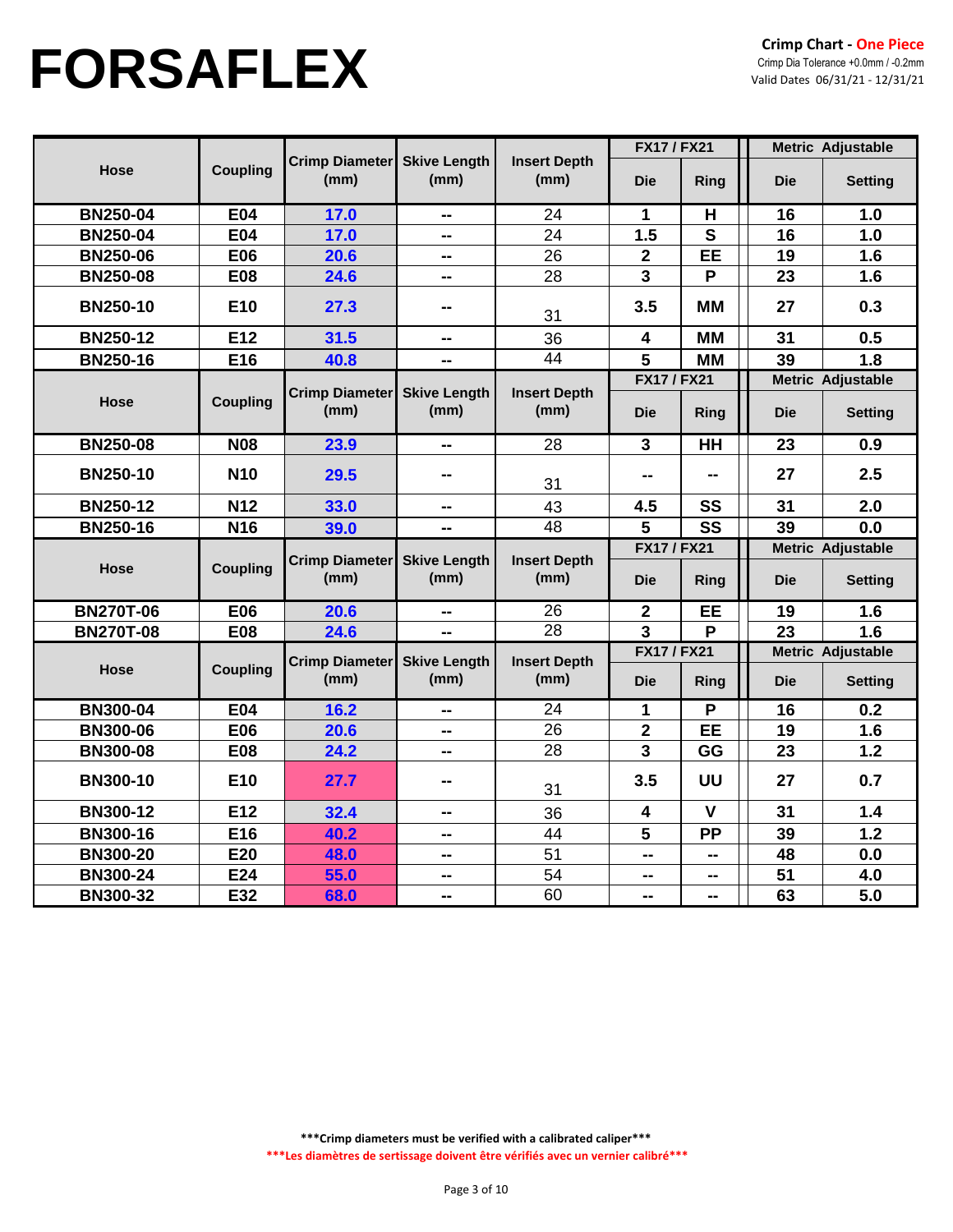|                 |                 |                               |                             |                             | <b>FX17 / FX21</b> |             | <b>Metric Adjustable</b> |                          |
|-----------------|-----------------|-------------------------------|-----------------------------|-----------------------------|--------------------|-------------|--------------------------|--------------------------|
| <b>Hose</b>     | <b>Coupling</b> | <b>Crimp Diameter</b><br>(mm) | <b>Skive Length</b><br>(mm) | <b>Insert Depth</b><br>(mm) | <b>Die</b>         | Ring        | <b>Die</b>               | <b>Setting</b>           |
| <b>BN300-06</b> | <b>N06</b>      | 20.4                          | --                          | 26                          | $\mathbf{2}$       | GG          | 19                       | 1.4                      |
| <b>BN300-08</b> | <b>N08</b>      | 23.6                          | --                          | 28                          | 3                  | JJ          | 23                       | 0.6                      |
| <b>BN300-10</b> | <b>N10</b>      | 30.2                          | н.                          | 31                          | --                 | --          | 27                       | 3.2                      |
| <b>BN300-12</b> | <b>N12</b>      | 33.0                          | н.                          | 43                          | 4.5                | SS          | 31                       | 2.0                      |
| <b>BN300-16</b> | <b>N16</b>      | 39.4                          | --                          | 48                          | 5                  | <b>RR</b>   | 39                       | 0.4                      |
| <b>BN300-20</b> | <b>N20</b>      | 49.4                          | --                          | 58                          | --                 | --          | 48                       | 1.4                      |
| <b>BN300-24</b> | <b>N24</b>      | 57.5                          | --                          | 74                          | --                 | --          | 56                       | 1.5                      |
| <b>BN300-32</b> | <b>N32</b>      | 71.0                          | $\overline{a}$              | 90                          | --                 | --          | 69                       | 2.0                      |
|                 |                 |                               |                             |                             | <b>FX17 / FX21</b> |             |                          | Metric Adjustable        |
| <b>Hose</b>     | <b>Coupling</b> | <b>Crimp Diameter</b><br>(mm) | <b>Skive Length</b><br>(mm) | <b>Insert Depth</b><br>(mm) | <b>Die</b>         | Ring        | <b>Die</b>               | <b>Setting</b>           |
| SN300-06        | <b>N06</b>      | 22.0                          | --                          | 26                          | $\mathbf{2}$       | $\mathbf C$ | 19                       | 3.0                      |
| SN300-08        | <b>N08</b>      | 25.0                          | --                          | 28                          | 3                  | Z           | 23                       | 2.0                      |
| SN300-10        | <b>N10</b>      | 31.2                          | --                          | 31                          | 4                  | <b>PP</b>   | 27                       | 4.2                      |
| SN300-12        | <b>N12</b>      | 34.2                          | --                          | 43                          | 4.5                | QQ          | 31                       | 3.2                      |
| SN300-16        | N <sub>16</sub> | 40.3                          | --                          | 48                          | 5                  | <b>PP</b>   | 39                       | 1.3                      |
| SN300-20        | <b>N20</b>      | 49.2                          | --                          | 58                          | $6\phantom{1}$     | YY          | 48                       | $1.2$                    |
| SN300-24        | <b>N24</b>      | 58.7                          | $\overline{a}$              | 74                          | --                 | --          | 56                       | 2.7                      |
| SN300-32        | <b>N32</b>      | 72.1                          | --                          | 90                          | --                 |             | 69                       | 3.1                      |
|                 |                 | <b>Crimp Diameter</b>         | <b>Skive Length</b>         | <b>Insert Depth</b>         | <b>FX17 / FX21</b> |             |                          | Metric Adjustable        |
| <b>Hose</b>     | <b>Coupling</b> | (mm)                          | (mm)                        | (mm)                        | <b>Die</b>         | Ring        | <b>Die</b>               | <b>Setting</b>           |
| SN300-12        | V <sub>12</sub> | 34.2                          | --                          | 43                          | 4.5                | QQ          | 31                       | 3.2                      |
| SN300-16        | <b>V16</b>      | 41.2                          | --                          | 48                          | 5                  | LL          | 39                       | 2.2                      |
| SN300-20        | <b>VS20</b>     | 49.0                          | 54.0                        | 58                          | --                 | --          | 48                       | 1.0                      |
| SN300-24        | <b>VS24</b>     | 56.8                          | 73.0                        | 74                          |                    | --          | 54                       | 2.8                      |
| SN300-32        | <b>VS32</b>     | 72.3                          | 82.6                        | 90                          | ۵.                 | --          | 69                       | 3.3                      |
|                 |                 | <b>Crimp Diameter</b>         | <b>Skive Length</b>         | <b>Insert Depth</b>         | <b>FX17 / FX21</b> |             |                          | <b>Metric Adjustable</b> |
| <b>Hose</b>     | <b>Coupling</b> | (mm)                          | (mm)                        | (mm)                        | <b>Die</b>         | Ring        | <b>Die</b>               | <b>Setting</b>           |
| SN320-24        | <b>VS24</b>     |                               | 73.0                        | 74                          | --                 | --          |                          |                          |
| SN320-32        | <b>VS32</b>     |                               | 82.6                        | 90                          | --                 | --          |                          |                          |

**\*\*\*Crimp diameters must be verified with a calibrated caliper\*\*\* \*\*\*Les diamètres de sertissage doivent être vérifiés avec un vernier calibré\*\*\***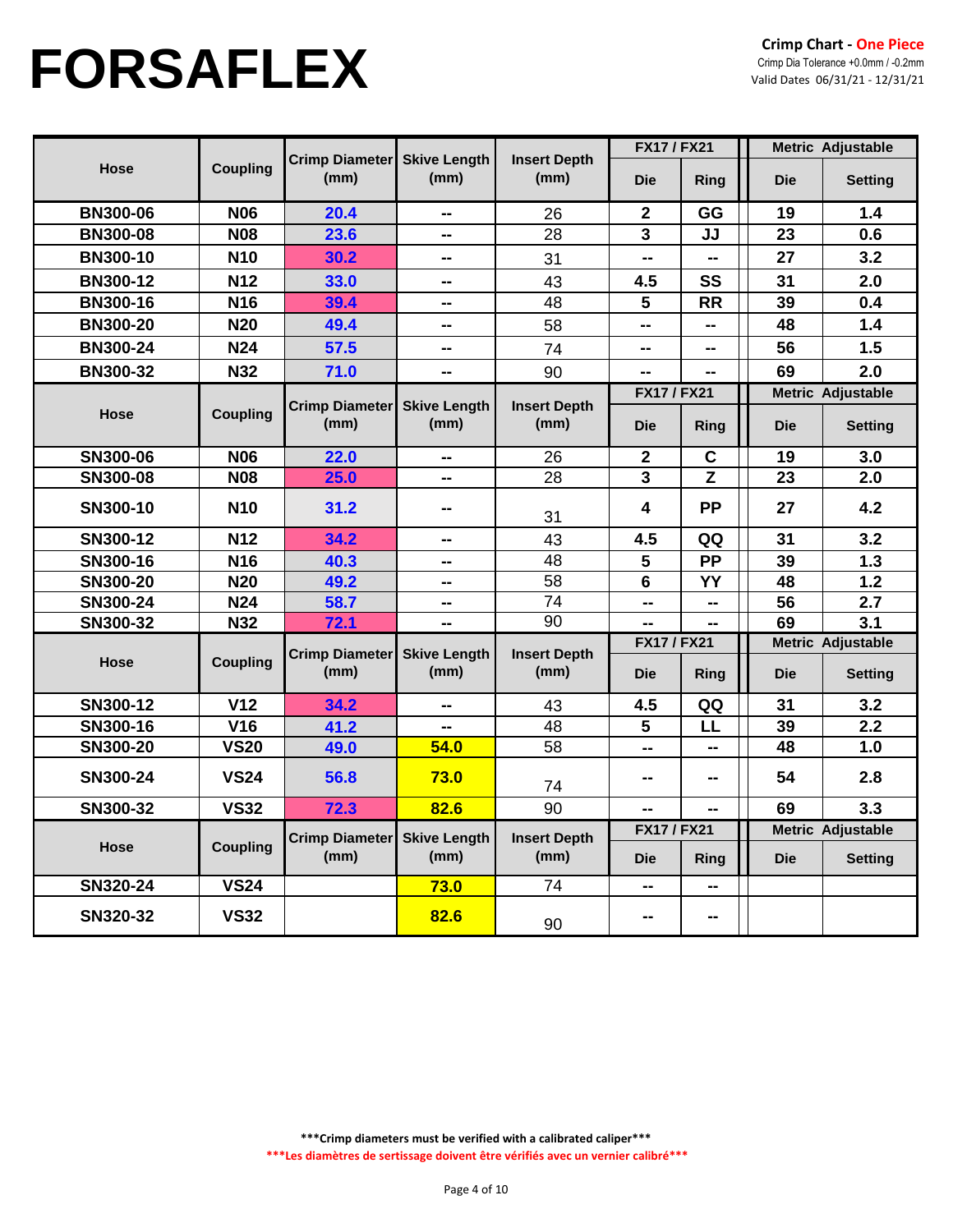|                 |                 |                               |                             |                             | <b>FX17 / FX21</b> |             | <b>Metric Adjustable</b> |                          |  |
|-----------------|-----------------|-------------------------------|-----------------------------|-----------------------------|--------------------|-------------|--------------------------|--------------------------|--|
| <b>Hose</b>     | <b>Coupling</b> | Crimp Diameter<br>(mm)        | <b>Skive Length</b><br>(mm) | <b>Insert Depth</b><br>(mm) | <b>Die</b>         | Ring        | <b>Die</b>               | <b>Setting</b>           |  |
| SZ400/SZ410-20  | <b>N20</b>      |                               | --                          | 58                          | --                 | --          |                          | 0.0                      |  |
| SZ400/SZ410-24  | <b>N24</b>      |                               | --                          | 74                          | --                 | --          |                          | 0.0                      |  |
| SZ400/SZ410-32  | <b>N32</b>      | 73.1                          | --                          | 90                          |                    | --          | 73                       | 0.1                      |  |
|                 |                 | <b>Crimp Diameter</b>         | <b>Skive Length</b>         | <b>Insert Depth</b>         | <b>FX17 / FX21</b> |             |                          | <b>Metric Adjustable</b> |  |
| <b>Hose</b>     | <b>Coupling</b> | (mm)                          | (mm)                        | (mm)                        | <b>Die</b>         | <b>Ring</b> | <b>Die</b>               | <b>Setting</b>           |  |
| SZ400/SZ410-20  | <b>VS20</b>     |                               | 54.0                        | 74                          | --                 | --          |                          |                          |  |
| SZ400/SZ410-24  | <b>VS24</b>     |                               | 73.0                        | 74                          |                    | --          |                          |                          |  |
| SZ400/SZ410-32  | <b>VS32</b>     |                               | 82.6                        | 90                          | $\sim$             | --          |                          |                          |  |
| Hose            | <b>Coupling</b> | <b>Crimp Diameter</b>         | <b>Skive Length</b>         | <b>Insert Depth</b>         | <b>FX17 / FX21</b> |             |                          | <b>Metric Adjustable</b> |  |
|                 |                 | (mm)                          | (mm)                        | (mm)                        | <b>Die</b>         | Ring        | <b>Die</b>               | <b>Setting</b>           |  |
| SZ500/SZ420-24  | <b>VS24</b>     | 59.8                          | 73.0                        | 74                          |                    |             | 56                       | 3.8                      |  |
| SZ500/SZ420-32  | <b>VS32</b>     | 75.9                          | 82.6                        | 90                          |                    |             | 73                       | 2.9                      |  |
| <b>Hose</b>     | <b>Coupling</b> | <b>Crimp Diameter</b><br>(mm) | <b>Skive Length</b><br>(mm) | <b>Insert Depth</b><br>(mm) | <b>FX17 / FX21</b> |             | Metric Adjustable        |                          |  |
|                 |                 |                               |                             |                             | <b>Die</b>         | <b>Ring</b> | <b>Die</b>               | <b>Setting</b>           |  |
| SN600-12        | V <sub>12</sub> | 34.0                          | --                          | 43                          |                    |             | 31                       | 3.0                      |  |
| SN600-16        | <b>V16</b>      | 42.0                          | --                          | 48                          |                    |             | 39                       | 3.0                      |  |
| <b>SN600-20</b> | <b>VS20</b>     | 50.8                          | 54.0                        | 58                          |                    |             | 48                       | 2.8                      |  |
| <b>SN600-24</b> | <b>VS24</b>     | 60.3                          | 73.0                        | 74                          |                    |             | 56                       | 4.3                      |  |
|                 |                 |                               |                             |                             | <b>FX17 / FX21</b> |             |                          | Metric Adjustable        |  |
| Hose            | <b>Coupling</b> | Crimp Diameter<br>(mm)        | <b>Skive Length</b><br>(mm) | <b>Insert Depth</b><br>(mm) | <b>Die</b>         | Ring        | <b>Die</b>               | <b>Setting</b>           |  |
| SN650-12        | V <sub>12</sub> | 34.0                          | --                          | 43                          |                    |             | 31                       | 3.0                      |  |
| SN650-16        | <b>V16</b>      | 41.2                          | --                          | 48                          |                    |             | 39                       | 2.2                      |  |
| SN650-20        | <b>VS20</b>     | 50.7                          | 54.0                        | 58                          |                    |             | 48                       | 2.7                      |  |
| SN650-24        | <b>VS24</b>     |                               | 73.0                        | 74                          |                    |             |                          |                          |  |

**\*\*\*Crimp diameters must be verified with a calibrated caliper\*\*\* \*\*\*Les diamètres de sertissage doivent être vérifiés avec un vernier calibré\*\*\***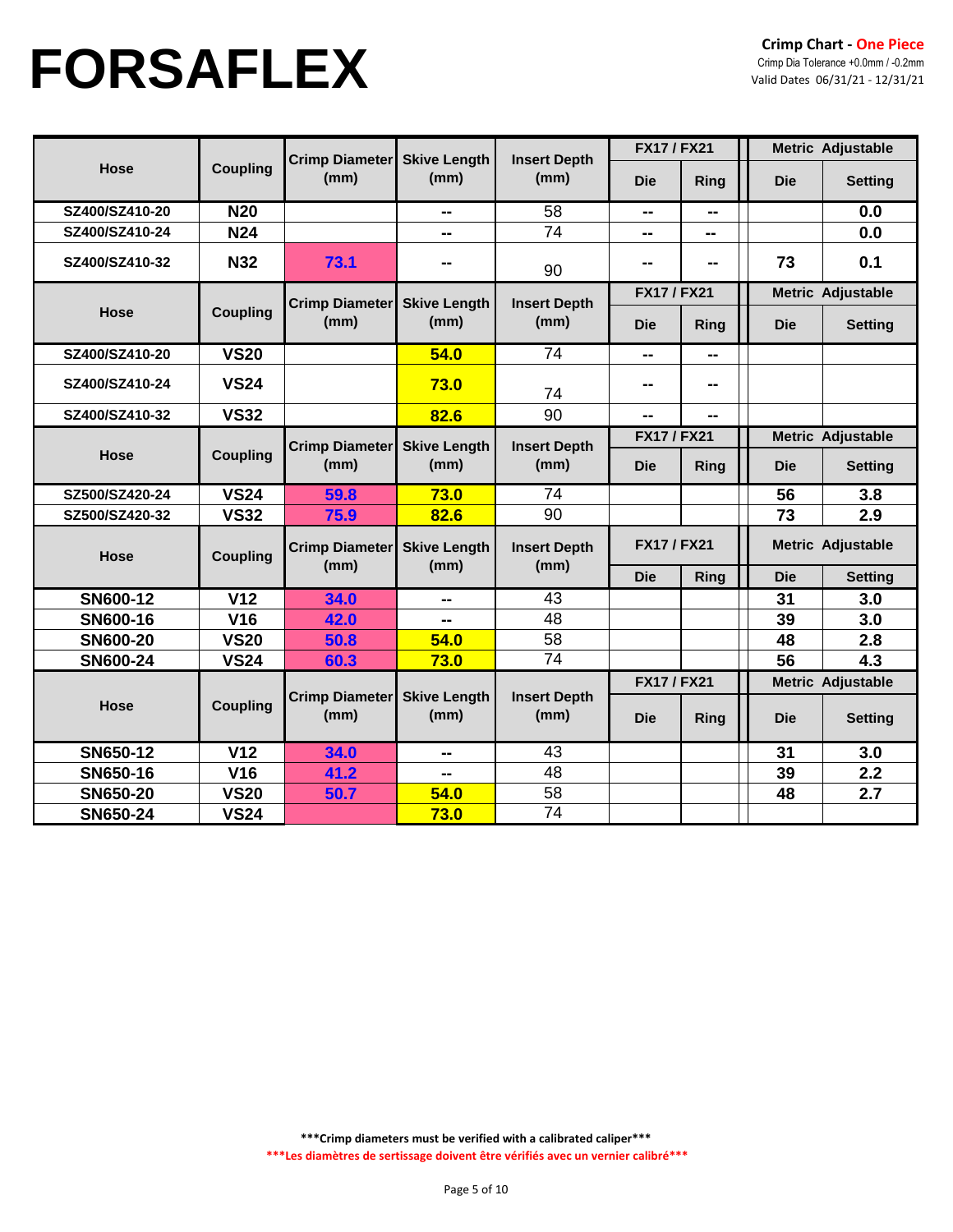|                   |                 |                               |                             |                             | <b>FX17 / FX21</b>      |              |            | <b>Metric Adjustable</b> |
|-------------------|-----------------|-------------------------------|-----------------------------|-----------------------------|-------------------------|--------------|------------|--------------------------|
| Hose              | <b>Coupling</b> | <b>Crimp Diameter</b><br>(mm) | <b>Skive Length</b><br>(mm) | <b>Insert Depth</b><br>(mm) | <b>Die</b>              | Ring         | <b>Die</b> | <b>Setting</b>           |
| CT30-06           | <b>N06</b>      | 22.0                          | --                          | 26                          | $\mathbf{2}$            | $\mathbf C$  | 19         | 3.0                      |
| CT30-06           | <b>N06</b>      | 22.0                          | --                          | 26                          | 2.5                     | HH           | 19         | 3.0                      |
| CT30-08           | <b>N08</b>      | 25.4                          | --                          | 28                          | 3                       | H            | 23         | 2.4                      |
| CT30-10           | <b>N10</b>      | 33.1                          | --                          | 31                          | 4                       | GG           | 31         | 2.1                      |
| CT30-12           | <b>N12</b>      | 35.3                          | --                          | 43                          | 4.5                     | <b>LL</b>    | 31         | 4.3                      |
| CT30-16           | <b>N16</b>      | 41.4                          | $\sim$                      | 48                          | 5                       | UU           | 39         | 2.4                      |
| CT30-20           | <b>N20</b>      | 51.9                          | --                          | 58                          | 6                       | <b>RR</b>    | 48         | 3.9                      |
| CT30-24           | <b>N24</b>      | 59.6                          | 67.0                        | 74                          | $\overline{7}$          | <b>NN</b>    | 56         | 3.6                      |
| CT30-32           | <b>N32</b>      | 73.6                          | 80.0                        | 90                          | 8                       | <b>VV</b>    | 69         | 4.6                      |
|                   |                 |                               |                             |                             | <b>FX17 / FX21</b>      |              |            | Metric Adjustable        |
| Hose              | <b>Coupling</b> | <b>Crimp Diameter</b><br>(mm) | <b>Skive Length</b><br>(mm) | <b>Insert Depth</b><br>(mm) | <b>Die</b>              | Ring         | <b>Die</b> | <b>Setting</b>           |
| CT50-12           | V <sub>12</sub> | 35.7                          | --                          | 43                          | 4.5                     | S            | 34         | 1.7                      |
| CT50-16           | <b>V16</b>      | 41.5                          | --                          | 48                          | 5.2                     | S            | 39         | 2.5                      |
|                   |                 |                               |                             |                             | <b>FX17 / FX21</b>      |              |            | Metric Adjustable        |
| Hose              | <b>Coupling</b> | Crimp Diameter<br>(mm)        | <b>Skive Length</b><br>(mm) | <b>Insert Depth</b><br>(mm) | <b>Die</b>              | Ring         | <b>Die</b> | <b>Setting</b>           |
| CT60-12           | V <sub>12</sub> | 34.5                          | --                          | 43                          | 4.5                     | <b>PP</b>    | 31         | 3.5                      |
| CT60-16           | <b>V16</b>      | 41.9                          | --                          | 48                          | 5.2                     | <b>RR</b>    | 39         | 2.9                      |
| CT60-20           | <b>VS20</b>     | 53.0                          | 54.0                        | 58                          | 6                       | <b>NN</b>    | 48         | 5.0                      |
| CT60-24           | <b>VS24</b>     | 61.7                          | 73.0                        | $\overline{74}$             | $\overline{7}$          | <b>FF</b>    | 56         | 5.7                      |
|                   |                 | <b>Crimp Diameter</b>         | <b>Skive Length</b>         | <b>Insert Depth</b>         | <b>FX17 / FX21</b>      |              |            | <b>Metric Adjustable</b> |
| Hose              | <b>Coupling</b> | (mm)                          | (mm)                        | (mm)                        | <b>Die</b>              | Ring         | <b>Die</b> | <b>Setting</b>           |
| <b>PW4000B-04</b> | <b>E04</b>      | 15.7                          | --                          | 24                          | 1                       | $\mathsf{R}$ | 14         | 1.7                      |
| <b>PW4000B-06</b> | <b>E06</b>      | 19.5                          | $\sim$                      | 26                          | $\mathbf 2$             | KK           | 19         | 0.5                      |
| PW4000Y-06        | E06             | 19.5                          | --                          | 26                          | $\mathbf 2$             | KK           | 19         | 0.5                      |
| <b>PW6000G-06</b> | <b>E06</b>      | 20.6                          | --                          | 26                          | $\overline{\mathbf{2}}$ | <b>EE</b>    | 19         | 1.6                      |
| <b>PW5800B-08</b> | <b>E08</b>      | 24.4                          | --                          | $\overline{26}$             | 3                       | EE           | 23         | 1.4                      |

**\*\*\*Crimp diameters must be verified with a calibrated caliper\*\*\***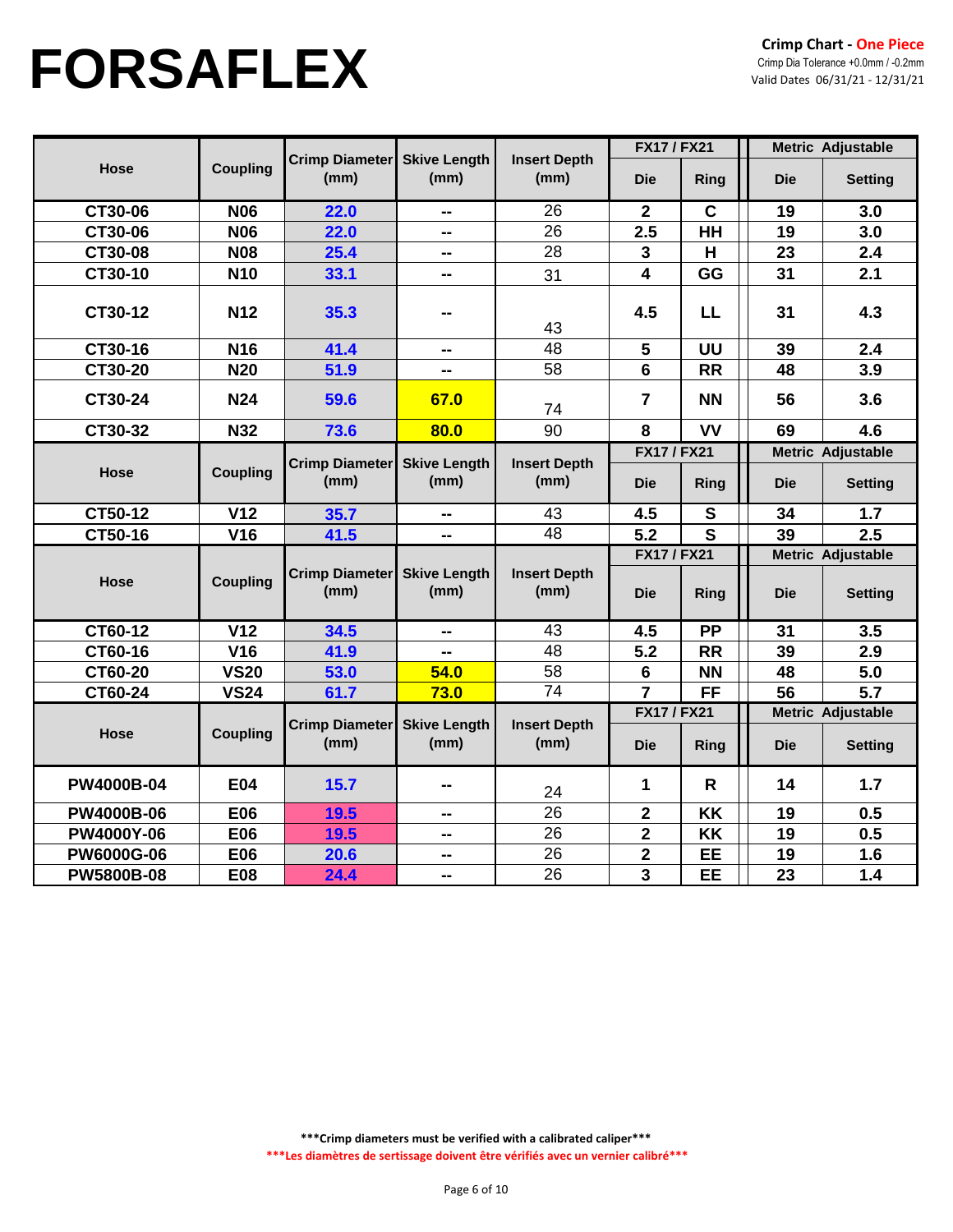|                            |                          |                                     |                             |                             | <b>FX17 / FX21</b>               |             | Metric Adjustable |                                     |  |
|----------------------------|--------------------------|-------------------------------------|-----------------------------|-----------------------------|----------------------------------|-------------|-------------------|-------------------------------------|--|
| Hose                       | <b>Coupling</b>          | <b>Crimp Diameter</b><br>(mm)       | <b>Skive Length</b><br>(mm) | <b>Insert Depth</b><br>(mm) | <b>Die</b>                       | <b>Ring</b> | <b>Die</b>        | <b>Setting</b>                      |  |
| 720-02                     | <b>T02</b>               | 9.5                                 | $\sim$                      | 13                          |                                  |             | 8                 | 1.5                                 |  |
| 720-03                     | <b>T03</b>               | <b>13.5</b>                         |                             | 21                          | $\mathbf 0$                      | P           | 12                | 1.5                                 |  |
| 720-04                     | <b>T04</b>               | 14.5                                | --                          | 24                          | $\mathbf 0$                      | $\mathbf c$ | 14                | 0.5                                 |  |
| 720-05                     | <b>T05</b>               | 17.6                                | --                          | 24                          | 1.5                              | UU          | 16                | 1.6                                 |  |
| 720-06                     | <b>T06</b>               | 19.1                                | --                          | 26                          |                                  |             | 19                | 0.1                                 |  |
| 720-08                     | <b>T08</b>               | 23.5                                | --                          | 28                          |                                  |             | 19                | 4.5                                 |  |
| Hose                       | <b>Coupling</b>          | <b>Crimp Diameter</b><br>(mm)       | <b>Skive Length</b><br>(mm) | <b>Insert Depth</b><br>(mm) | <b>FX17 / FX21</b><br><b>Die</b> | <b>Ring</b> | <b>Die</b>        | Metric Adjustable<br><b>Setting</b> |  |
| 720-02                     | <b>P02</b>               | 9.5                                 | --                          | 13                          |                                  |             | 8                 | 1.5                                 |  |
| 720-03                     | P03                      | 12.5                                | --                          | 21                          | $\mathbf 0$                      | JJ          | 12                | 0.5                                 |  |
| 720-04                     | P04                      | 13.4                                | --                          | 27                          | $\mathbf 0$                      | P           | 12                | 1.4                                 |  |
| 720-05                     | P05                      | 16.0                                | --                          | 27                          |                                  |             | 14                | 2.0                                 |  |
| 720-06                     | P06                      | 17.2                                |                             | 31                          | $\blacktriangleleft$             | C           | 16                | 1.2                                 |  |
| 720-08                     | <b>P08</b>               | 21.9                                | --                          | $\overline{36}$             | $\overline{2}$                   | C           | 19                | 2.9                                 |  |
| Hose                       | <b>Coupling</b>          | <b>Crimp Diameter</b><br>(mm)       | <b>Skive Length</b><br>(mm) | <b>Insert Depth</b><br>(mm) | <b>FX17 / FX21</b><br><b>Die</b> | <b>Ring</b> | <b>Die</b>        | Metric Adjustable<br><b>Setting</b> |  |
| 721-12                     | 390N                     | 32.8                                | --                          | 46                          | 4.5                              | OO          | 31                | 1.8                                 |  |
| Hose                       | <b>Coupling</b>          | <b>Crimp Diameter</b><br>(mm)       | <b>Skive Length</b><br>(mm) | <b>Insert Depth</b><br>(mm) | <b>FX17 / FX21</b>               |             | Metric Adjustable |                                     |  |
|                            |                          |                                     |                             |                             | <b>Die</b>                       | Ring        | <b>Die</b>        | <b>Setting</b>                      |  |
| 711/711T-04<br>711/711T-06 | <b>T04</b><br><b>T06</b> | 14.5                                | --                          | 24<br>26                    | $\mathbf 0$                      | $\mathbf C$ | 12                | 2.5<br>2.5                          |  |
| 711/711T-08                | <b>T08</b>               | 18.5<br>23.0                        | --<br>н.                    | 28                          |                                  |             | 16<br>16          | 7.0                                 |  |
| Hose                       | <b>Coupling</b>          | Crimp Diameter Skive Length<br>(mm) | (mm)                        | <b>Insert Depth</b><br>(mm) | <b>FX17 / FX21</b>               |             |                   | Metric Adjustable                   |  |
|                            |                          |                                     |                             |                             | <b>Die</b>                       | Ring        | <b>Die</b>        | <b>Setting</b>                      |  |
| 711/711T-04                | <b>P04</b>               | 14.0                                | ⊷                           | 24                          | $\mathbf 0$                      | C           | 12                | 2.0                                 |  |
| 711/711T-06                | <b>P06</b>               | 17.0                                | -−                          | 26                          |                                  |             | 14                | 3.0                                 |  |
| 711/711T-08                | <b>P08</b>               | 21.5                                | н.                          | 28                          |                                  |             | 19                | 2.5                                 |  |
|                            |                          | <b>Crimp Diameter</b>               | <b>Skive Length</b>         | <b>Insert Depth</b>         | <b>FX17 / FX21</b>               |             |                   | Metric Adjustable                   |  |
| Hose                       | <b>Coupling</b>          | (mm)                                | (mm)                        | (mm)                        | <b>Die</b>                       | <b>Ring</b> | <b>Die</b>        | <b>Setting</b>                      |  |
| 22NC-04                    |                          |                                     | −−                          | 24                          |                                  |             |                   |                                     |  |
| 22NC-06                    | <b>AF06</b>              | 21.4                                | н.                          | 26                          |                                  |             | 19                | 2.4                                 |  |

**\*\*\*Crimp diameters must be verified with a calibrated caliper\*\*\***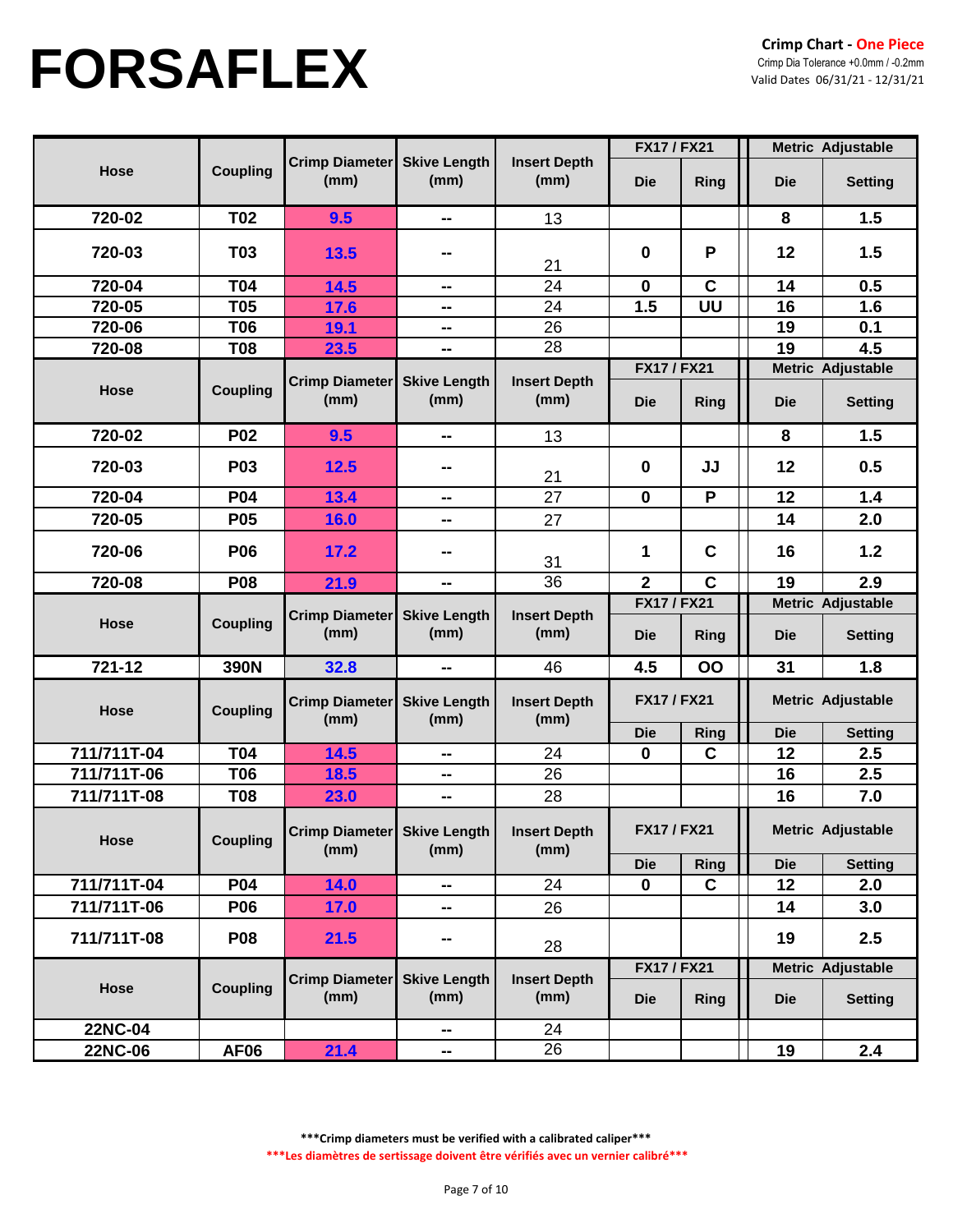|                |                 |                               |                             |                                                                  | <b>FX17 / FX21</b> |             |            | Metric Adjustable        |
|----------------|-----------------|-------------------------------|-----------------------------|------------------------------------------------------------------|--------------------|-------------|------------|--------------------------|
| <b>Hose</b>    | <b>Coupling</b> | <b>Crimp Diameter</b><br>(mm) | <b>Skive Length</b><br>(mm) | <b>Insert Depth</b><br>(mm)                                      | <b>Die</b>         | Ring        | <b>Die</b> | <b>Setting</b>           |
| 725-03         | <b>T03</b>      | 12.7                          | --                          | 24                                                               |                    |             | 12         | 0.7                      |
| 725-04         | <b>T04</b>      | 14.2                          | --                          | 24                                                               | $\mathbf 0$        | H           | 14         | 0.2                      |
| 725-06         | <b>T06</b>      | 18.4                          | $\sim$                      | 26                                                               | 1.5                | P           | 16         | 2.4                      |
| 725-08         | <b>T08</b>      | 22.8                          | --                          | 28                                                               |                    |             | 19         | 3.8                      |
| 725-12         | T <sub>12</sub> | 28.7                          | --                          | 36                                                               |                    |             | 27         | 1.8                      |
|                |                 | <b>Crimp Diameter</b>         | <b>Skive Length</b>         | <b>Insert Depth</b>                                              | <b>FX17 / FX21</b> |             |            | <b>Metric Adjustable</b> |
| Hose           | <b>Coupling</b> | (mm)                          | (mm)                        | (mm)                                                             | <b>Die</b>         | <b>Ring</b> | <b>Die</b> | <b>Setting</b>           |
| <b>BA30-04</b> | <b>P04</b>      | 14.3                          | --                          | 27                                                               | $\mathbf 0$        | H           | 14         | 0.3                      |
| <b>BA30-06</b> | <b>P06</b>      | 17.2                          | --                          | 31                                                               | 1                  | $\mathbf c$ | 16         | 1.2                      |
|                |                 |                               |                             |                                                                  | <b>FX17 / FX21</b> |             |            | <b>Metric Adjustable</b> |
| Hose           | <b>Coupling</b> | <b>Crimp Diameter</b><br>(mm) | <b>Skive Length</b><br>(mm) | <b>Insert Depth</b><br>(mm)                                      | <b>Die</b>         | Ring        | <b>Die</b> | <b>Setting</b>           |
| <b>BA30-04</b> | <b>T04</b>      | 14.3                          | --                          | 24                                                               | $\bf{0}$           | H           | 14         | 0.3                      |
| <b>BA30-06</b> | <b>T06</b>      | 18.4                          | --                          | 26                                                               | 1.5                | P           | 16         | 2.4                      |
|                |                 |                               |                             |                                                                  | <b>FX17 / FX21</b> |             |            | Metric Adjustable        |
| <b>Hose</b>    | <b>Coupling</b> | <b>Crimp Diameter</b><br>(mm) | <b>Skive Length</b><br>(mm) | <b>Insert Depth</b><br>(mm)                                      | <b>Die</b>         | Ring        | <b>Die</b> | <b>Setting</b>           |
| <b>HN-12</b>   | E12             | 33.0                          | --                          | 36                                                               | 4.5                | SS          | 31         | 2.0                      |
| <b>HN-16</b>   | E16             | 41.5                          | $\sim$                      | 44                                                               | 5                  | $\mathbf v$ | 39         | 2.5                      |
| <b>HN-20</b>   | E20             | 48.9                          | --                          | 51                                                               | 6                  | YY          | 48         | 0.9                      |
| <b>HN-24</b>   | E24             | 55.0                          | $\sim$ $\sim$               | 54                                                               | --                 | --          | 53         | 2.0                      |
| <b>HN-32</b>   | E32             | 69.4                          | --                          | 60                                                               | --                 |             | 69         | 0.4                      |
|                |                 |                               |                             |                                                                  | <b>FX17 / FX21</b> |             |            | <b>Metric Adjustable</b> |
| <b>Hose</b>    | <b>Coupling</b> | Crimp Diameter<br>(mm)        | <b>Skive Length</b><br>(mm) | <b>Insert Depth</b><br>(mm)                                      | <b>Die</b>         | Ring        | <b>Die</b> | <b>Setting</b>           |
| <b>HN-12</b>   | <b>N12</b>      | 35.1                          | --                          | 43                                                               | 4.5                | LL.         | 34         | 1.1                      |
| <b>HN-16</b>   | N <sub>16</sub> | 41.8                          | --                          | 48                                                               | 5                  | JJ          | 39         | 2.8                      |
| <b>HN-20</b>   | <b>N20</b>      | 48.9                          | --                          | 58                                                               | 6                  | YY          | 48         | 0.9                      |
| <b>HN-24</b>   | <b>N24</b>      | 58.0                          | --                          | 74                                                               | ⊷                  | --          | 56         | 2.0                      |
| <b>HN-32</b>   | N32             | 72.5                          | $\sim$                      | 90                                                               | ⊷                  | --          | 69         | 3.5                      |
|                |                 | Crimp Diameter                | <b>Skive Length</b>         | <b>Insert Depth</b>                                              | <b>FX17 / FX21</b> |             |            | Metric Adjustable        |
| Hose           | <b>Coupling</b> | (mm)                          | (mm)                        | (mm)                                                             | <b>Die</b>         | <b>Ring</b> | <b>Die</b> | <b>Setting</b>           |
| <b>HXP-12</b>  | E12             | 34.0                          | --                          | 36                                                               | 4                  | H           | 31         | 3.0                      |
| <b>HXP-16</b>  | E16             | 44.0                          | --                          | 44                                                               | 5                  | J           | 39         | 5.0                      |
| <b>HXP-20</b>  | E20             | 51.2                          | --                          | 51                                                               | 6                  | SS          | 48         | 3.2                      |
| <b>HXP-24</b>  | E24             | 59.8                          | --                          | 54                                                               | $\overline{7}$     | <b>NN</b>   | 56         | 3.8                      |
| <b>HXP-32</b>  | E32             |                               |                             | *** Compliameters must be verified with a calibrated caliper *** |                    | ⊷           | 69         | 0.8                      |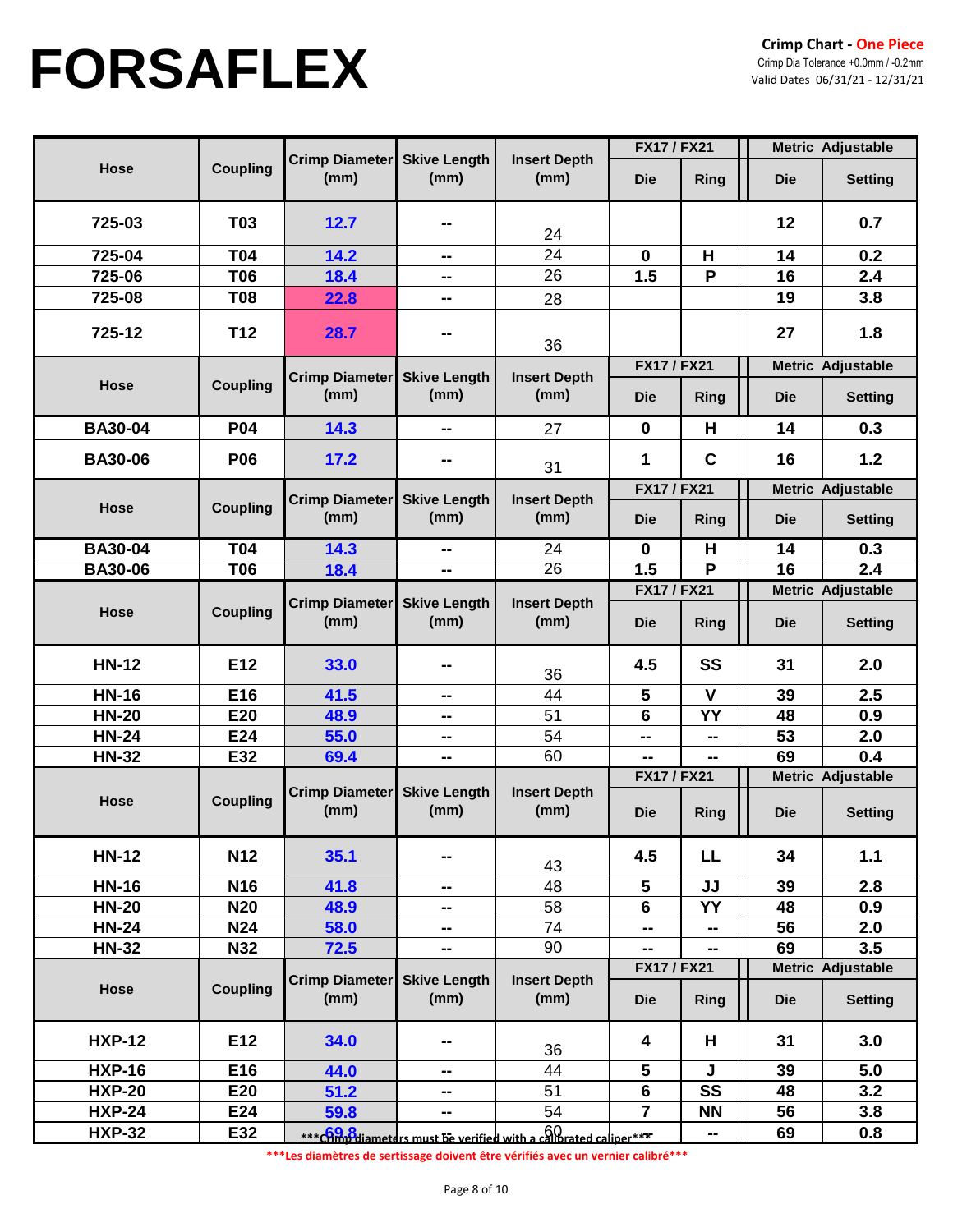|               |                 |                               |                             |                             | <b>FX17 / FX21</b>               |              | Metric Adjustable |                                     |
|---------------|-----------------|-------------------------------|-----------------------------|-----------------------------|----------------------------------|--------------|-------------------|-------------------------------------|
| Hose          | <b>Coupling</b> | Crimp Diameter<br>(mm)        | <b>Skive Length</b><br>(mm) | <b>Insert Depth</b><br>(mm) | <b>Die</b>                       | Ring         | <b>Die</b>        | <b>Setting</b>                      |
| <b>HXP-12</b> | N <sub>12</sub> | 35.3                          | --                          | 43                          | 4.5                              | N            | 34                | 1.3                                 |
| <b>HXP-16</b> | <b>N16</b>      | 41.9                          | $\sim$                      | 48                          | 5                                | HH           | 39                | 2.9                                 |
| <b>HXP-20</b> | <b>N20</b>      | 52.1                          | --                          | 58                          | $6\phantom{a}$                   | <b>RR</b>    | 48                | 4.1                                 |
| <b>HXP-24</b> | <b>N24</b>      | 61.0                          | ⊷                           | 74                          | $\overline{7}$                   | KK           | 56                | 5.0                                 |
| <b>HXP-32</b> | N32             | 73.3                          | --                          | 90                          | 8                                | VV           | 69                | 4.3                                 |
| Hose          | <b>Coupling</b> | <b>Crimp Diameter</b><br>(mm) | <b>Skive Length</b><br>(mm) | <b>Insert Depth</b><br>(mm) | <b>FX17 / FX21</b><br><b>Die</b> | Ring         | <b>Die</b>        | Metric Adjustable<br><b>Setting</b> |
| <b>FH-04</b>  | F04             | 16.4                          | ⊷                           | 21                          | 1                                | Q            | 16                | 0.4                                 |
| <b>FH-05</b>  | F <sub>05</sub> | 17.5                          | ⊷                           | 24                          | 1                                | J            | 16                | 1.5                                 |
| <b>FH-06</b>  | <b>F06</b>      | 19.9                          | н.                          | 24                          | 1.5                              | N            | 19                | 0.9                                 |
| <b>FH-08</b>  | <b>F08</b>      | 21.9                          | --                          | 27                          | $\boldsymbol{2}$                 | $\mathbf C$  | 19                | 2.9                                 |
| <b>FH-10</b>  | F10             | 26.0                          | --                          | 28                          | $\overline{\mathbf{3}}$          | $\mathbf N$  | 23                | 3.0                                 |
| <b>FH-12</b>  | F12             | 30.1                          | --                          | 31                          | 3.5                              | H            | 27                | 3.1                                 |
| <b>FH-16</b>  | F16             | 34.0                          | ⊷                           | 34                          | 4.5                              | <b>PP</b>    | 31                | 3.0                                 |
| <b>FH-20</b>  | F20             | 41.6                          | ⊷                           | 45                          | 5                                | $\mathbf v$  | 39                | 2.6                                 |
| <b>FH-24</b>  | F <sub>24</sub> | 48.8                          | --                          | 52                          | --                               | --           | 48                | 0.8                                 |
| <b>FH-32</b>  | F32             | 60.8                          | н.                          | $\overline{52}$             | --                               | --           | 56                | 4.8                                 |
|               |                 |                               | <b>Skive Length</b><br>(mm) |                             | <b>FX17 / FX21</b>               |              |                   | Metric Adjustable                   |
| Hose          | <b>Coupling</b> | <b>Crimp Diameter</b><br>(mm) |                             | <b>Insert Depth</b><br>(mm) | <b>Die</b>                       | Ring         | <b>Die</b>        | <b>Setting</b>                      |
| <b>PL-04</b>  | <b>AF04</b>     | 16.2                          | --                          | 24                          | 1                                | P            | 16                | 0.2                                 |
| <b>PL-06</b>  | <b>AF06</b>     | 20.3                          | --                          | 26                          | $\boldsymbol{2}$                 | $\mathsf{R}$ | 19                | 1.3                                 |
| <b>PL-08</b>  | <b>AF08</b>     | 23.4                          | ⊷                           | 28                          | $\mathbf{3}$                     | <b>KK</b>    | 23                | 0.4                                 |
| <b>PL-10</b>  | <b>AF10</b>     | 27.2                          | --                          | 32                          | 3.5                              | <b>NN</b>    | 27                | 0.2                                 |
| <b>PL-12</b>  | <b>AF12</b>     | 31.0                          | н.                          | 36                          | 4                                | QQ           | 31                | 0.0                                 |
| <b>PL-16</b>  | <b>AF16</b>     | 37.6                          | н.                          | $\overline{44}$             | 5                                | <b>TT</b>    | 34                | 3.6                                 |
|               |                 |                               |                             |                             | <b>FX17 / FX21</b>               |              |                   | Metric Adjustable                   |
| Hose          | <b>Coupling</b> | <b>Crimp Diameter</b><br>(mm) | <b>Skive Length</b><br>(mm) | <b>Insert Depth</b><br>(mm) | <b>Die</b>                       | Ring         | <b>Die</b>        | <b>Setting</b>                      |
| <b>ZN-06</b>  | Z06             | 16.7                          | --                          | 33                          | <b>AC-06</b>                     | B            | <b>AC-06</b>      |                                     |
| <b>ZN-08</b>  | Z08             | 21.0                          | ⊷                           | 33                          | <b>AC-08</b>                     | $\, {\bf B}$ | <b>AC-08</b>      |                                     |
| <b>ZN-10</b>  | Z <sub>10</sub> | 22.7                          | --                          | 33                          | <b>AC-10</b>                     | B            | <b>AC-10</b>      |                                     |
| <b>ZN-12</b>  | Z12             | 25.8                          | н.                          | 33                          | <b>AC-12</b>                     | В            | <b>AC-12</b>      |                                     |

**\*\*\*Crimp diameters must be verified with a calibrated caliper\*\*\***